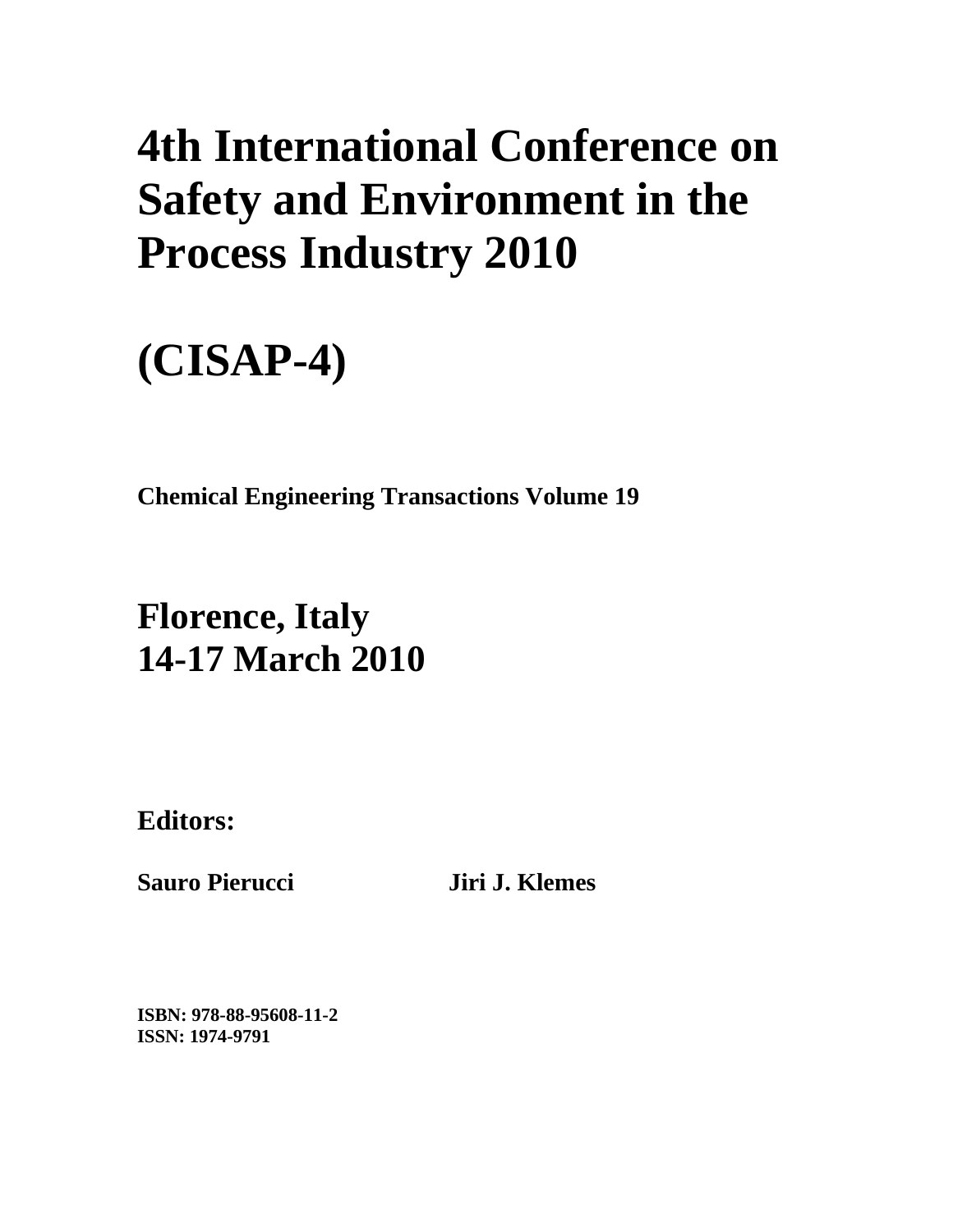Copyright© (2010) by AIDIC Servizi S.r.l. All rights reserved.

For permission requests, please contact AIDIC Servizi S.r.l. at the address below.

AIDIC Servizi S.r.l. Via Giuseppe Colombo 81/A 20133 Milano Italy

Phone: 39 02 70 60 8276 Fax: 39 02 59 61 0042

aidic@aidic.it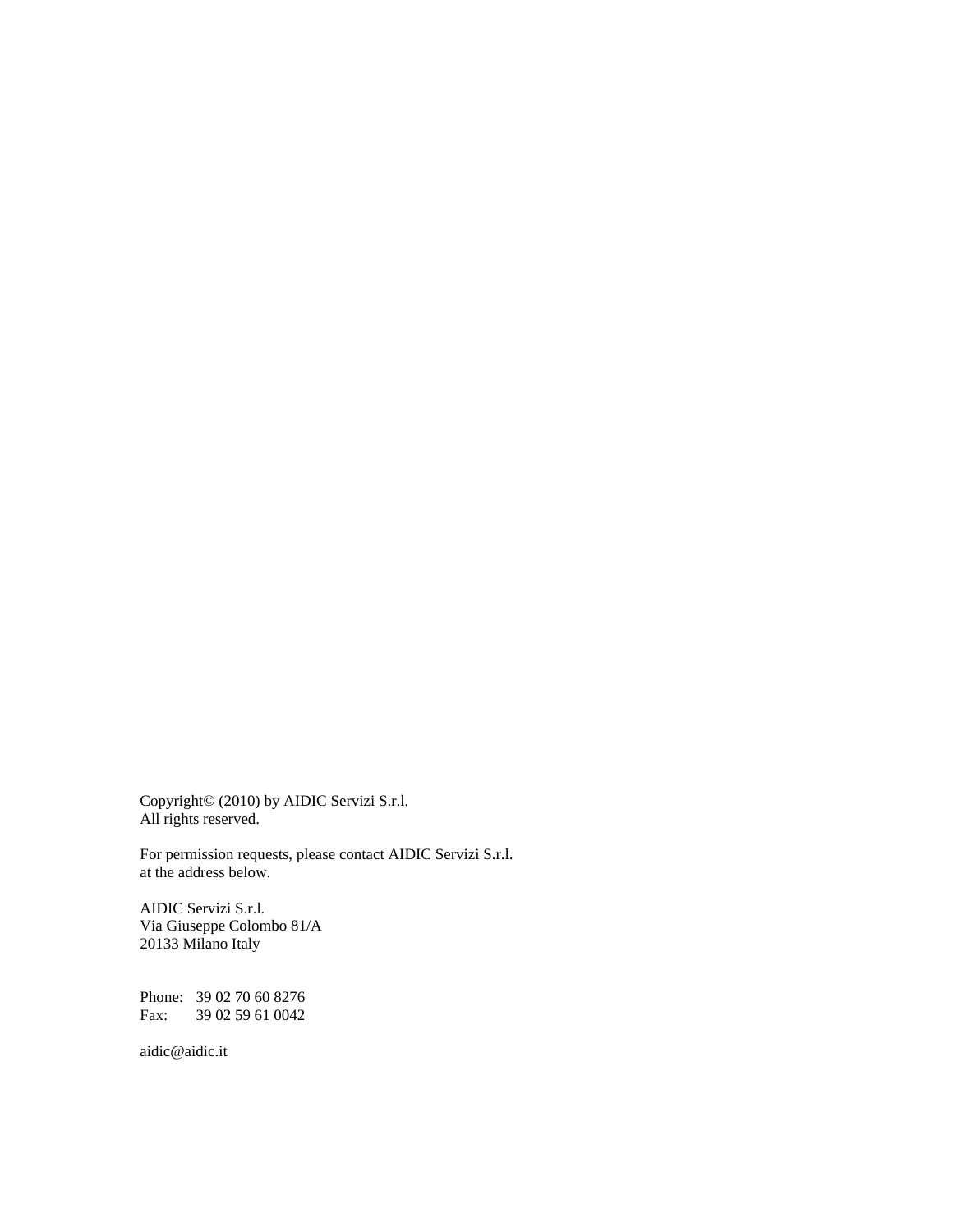### **TABLE OF CONTENTS**

#### **PLENARY LECTURE:**

| Towards the Inclusion of External Factors in Quantitative Risk Assessment: the Analysis of Na-tech |
|----------------------------------------------------------------------------------------------------|
|                                                                                                    |
| V. Cozzani                                                                                         |

### **PROCESS DEVELOPMENT FOR SUSTAINABLE ENVIRONMENT:**

| Waste to Energy by Industrially Integrated Scwg - Effect of Process Parameters on Gasification of                                                             |  |
|---------------------------------------------------------------------------------------------------------------------------------------------------------------|--|
| L. Myreen, I. Ronnlund, K. Lundqvist, J. Ahlbeck, T. Westerlund                                                                                               |  |
| Sustainable Production of Biodiesel from Tallow, Lard and Poultry Fat and Its Quality Evaluation  13<br>T. Mata, N. Cardoso, M. Ornelas, S. Neves, N. Caetano |  |
| K. Mayumi, Y. Kikuchi, M. Hirao                                                                                                                               |  |
| A. Sobhy, J. Chaouki                                                                                                                                          |  |
| A. Brucato, A. Busciglio, F. Di Stefano, F. Grisafi, G. Micale, F. Scargiali                                                                                  |  |
| G. Collodi                                                                                                                                                    |  |
|                                                                                                                                                               |  |
| L. Halasz, M. Eder, N. Sandor, N. Niemetz, K. H. Kettl, H. Tomo, M. Narodoslawsky                                                                             |  |
| P. Varbanov, J. Klemes, Z. Fodor                                                                                                                              |  |
| Solution of Some Problems Which Can Occur at Production and Combustion of Straw Pellets and                                                                   |  |
| R. Isemin, V. Konayahin, S. Kuzmin, A. Zorin, A. Mikchalev, D. Viryasov                                                                                       |  |
| E. Fois, A. Pistis, F. Melis, G. Mura, A. Lallai                                                                                                              |  |
| M. Pinali, S. Amoriello, L. Eusebio, P. Gronchi                                                                                                               |  |
| Lavecchia R., Pugliese A., Zuorro A.                                                                                                                          |  |
| J. Skujans, U. Iljins, I. Ziemelis, U. Gross, N. Ositis, R. Brencis, A. Veinbergs, O. Kukuts                                                                  |  |
| B. E. Moreira Pinto, M. Gaya                                                                                                                                  |  |
| The Influence of the Burning Process at the Thermoelectric Power Station on Ecology and the Ways                                                              |  |
| E. Mammadov, R. Kasimov                                                                                                                                       |  |
| R. Maceiras, A. Cancela, M. Rodriguez, A. Sanchez, S. Urrejola                                                                                                |  |
| B. Maceiras, A. Cancela, M. Vega, M. D. C. Marquez                                                                                                            |  |
| T. Sofilic, A. Rastovcan-Mioc, M. Cosic, V. Merle V., Mioc B., Sofilic U.                                                                                     |  |
| T. Sofilic, A. Mladenovic, U. Sofilic                                                                                                                         |  |
| A. Ozyuguran, A. Ersoy-Mericboyu                                                                                                                              |  |
| M. Vega, F. Vieira, A. Martins                                                                                                                                |  |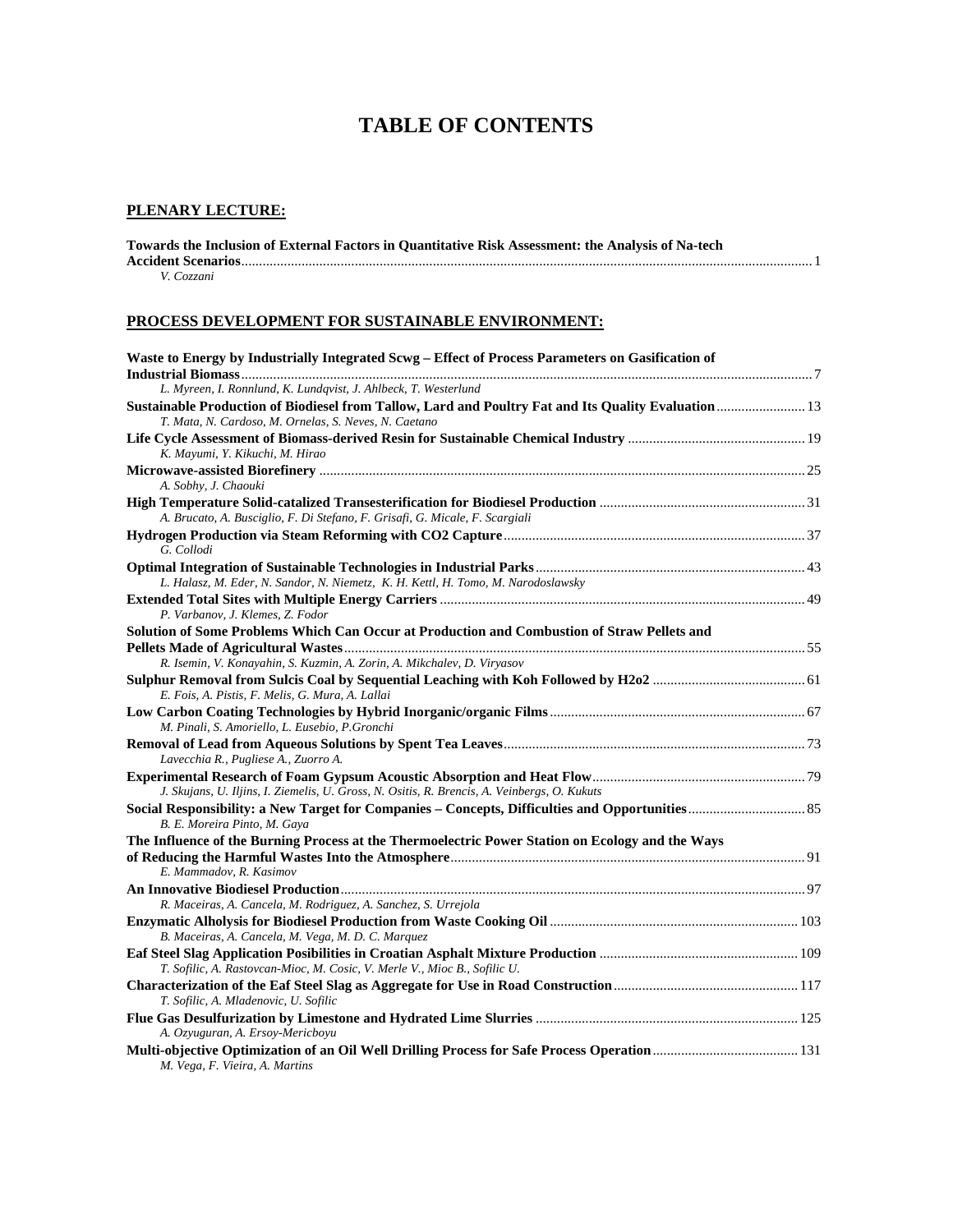#### **RISK ASSESSMENT AND MANAGEMENT:**

| K. Opstad, G. Berge, J. K. Holen                                                                                                    |  |
|-------------------------------------------------------------------------------------------------------------------------------------|--|
| Comparison Among Three Prediction Methods for Safety Valves Design in Two-phase Flow in the                                         |  |
|                                                                                                                                     |  |
| Boccardi G., Bubbico R., Celata G.P., Di Tosto F., Trinchieri R.                                                                    |  |
|                                                                                                                                     |  |
| A. Palacios, J. Casal                                                                                                               |  |
|                                                                                                                                     |  |
| A. Di Benedetto, V. Di Sarli, P. Russo                                                                                              |  |
| Simulation of the Lpg Release, Dispersion, and Explosion in the Viareggio Railway Accident 195<br>S. Brambilla, R. Totaro, D. Manca |  |
| Models, Methods and Technologies to Support the Training of Drivers Involved in the Transport of                                    |  |
|                                                                                                                                     |  |
| M. Benza, S. Briata, M. D'Inca, D. Pizzorni, C. Ratto, M. Rovatti, R. Sacile                                                        |  |
| Experimental Study on Thermal and Toxic Hazards Connected to Different Accident Scenarios in                                        |  |
|                                                                                                                                     |  |
| G. Maschio, C. Vianello, E. Palazzi, B. Fabiano                                                                                     |  |
|                                                                                                                                     |  |
| P. Fanelli                                                                                                                          |  |
| Human Error Probability Estimation for Process Risk Assessment with Emphasis on Control Room                                        |  |
|                                                                                                                                     |  |
| C. Nespoli, S. Ditali                                                                                                               |  |
|                                                                                                                                     |  |
| S. Contini, L. Fabbri, V. Matuzas                                                                                                   |  |
|                                                                                                                                     |  |
| A. Basco, F. Cammarota, E. Salzano                                                                                                  |  |
|                                                                                                                                     |  |
| G. Berge, K. Opstad                                                                                                                 |  |
|                                                                                                                                     |  |
| P. Lerena, G. Suter                                                                                                                 |  |
|                                                                                                                                     |  |
| C. Bersani, L. Citro, R. V. Gagliardi, R. Sacile, A. M. Tomasoni                                                                    |  |
|                                                                                                                                     |  |
| N. Badri, F. Nouraei, D. Rashtchian                                                                                                 |  |
|                                                                                                                                     |  |
| J. M. Aragon, M. C. Palancar, L. De Martin                                                                                          |  |
|                                                                                                                                     |  |
| S. Morais, T. Mata, J. F. Ferreira                                                                                                  |  |
|                                                                                                                                     |  |
| F. Cammarota, A. Di Benedetto, V. Di Sarli, E. Salzano, G. Russo                                                                    |  |
| The Impact of the 6th April 2009 L'aquila Earthquake (italy) on the Industrial Facilities and Life                                  |  |
|                                                                                                                                     |  |
| S. Grimaz, A. Maiolo                                                                                                                |  |
| Practical Implementation of "risk Assessment" Through Process Safety Management Systems285                                          |  |
| M. Pagnini, S. Milanese, A. Verna, J. Perry                                                                                         |  |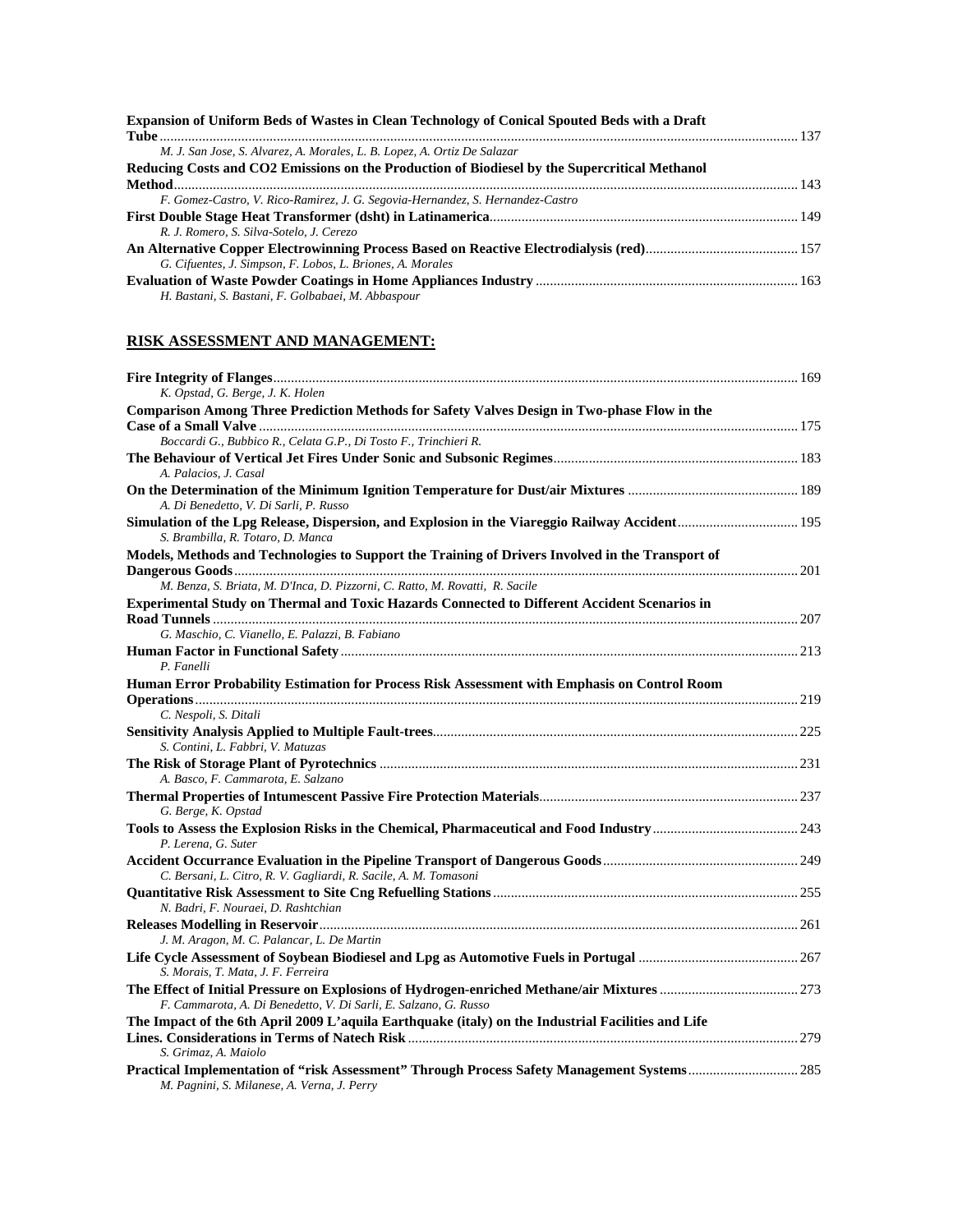| Fire Hazard Calculations for Hydrocarbon Pool Fires - Application of "fire Dynamics Simulator -                                                                             |  |
|-----------------------------------------------------------------------------------------------------------------------------------------------------------------------------|--|
| S. Benucci, G. Uguccioni                                                                                                                                                    |  |
|                                                                                                                                                                             |  |
| M. Rigolio                                                                                                                                                                  |  |
| V. Di Sarli, A. Di Benedetto, G. Russo                                                                                                                                      |  |
| Experimental and Numerical Investigation of Passive Fire Protection for Pressurized Tanks Engulfed                                                                          |  |
| S. Larcher, G. Landucci, A. Tugnoli, V. Cozzani                                                                                                                             |  |
| D. Kondej, T. Sosnowski                                                                                                                                                     |  |
| S. Martorell, I. Marton, M. Villamizar                                                                                                                                      |  |
| L. Raimondi                                                                                                                                                                 |  |
|                                                                                                                                                                             |  |
| F. Clini, R. M. Darbra, J. Casal                                                                                                                                            |  |
| S. Contini, L. Fabbri, M. Binda                                                                                                                                             |  |
| G. Maschio, D. G. Lister, V. Casson                                                                                                                                         |  |
| M. H. Hassim, M. Hurme, K. Kidam                                                                                                                                            |  |
| Major Hazard Risk Assessment on Ammonia Storage at Jordan Phosphate Mines Company (jpmc) in                                                                                 |  |
|                                                                                                                                                                             |  |
| J. Haddad, S. Abu Salah, M. Mosa, P. Lerena, C. Buser, M. Hjouj                                                                                                             |  |
| O. Dufaud, L. Perrin, A. Laurent                                                                                                                                            |  |
|                                                                                                                                                                             |  |
| E. Lovatel, I. Nascimento Filho                                                                                                                                             |  |
| E. Lovatel, N. Vieceli, I. Nascimento Filho                                                                                                                                 |  |
| Awareness and Mitigation of Natech Accidents: Towarda a Methodology for Risk Assessment 383<br>E. Renni, A. Basco, V. Busini, V. Cozzani, E. Krausmann, R. Rota, E. Salzano |  |
| Lng Regasification Terminals: Comparing the Inherent Safety Performance of Innovative                                                                                       |  |
| A. Tugnoli, N. Paltrinieri, G. Landucci, V. Cozzani                                                                                                                         |  |
|                                                                                                                                                                             |  |
| M. S. Takriff, N. N. Bahnuddin                                                                                                                                              |  |
| N. Agadir, D. Marini                                                                                                                                                        |  |

#### **HSE MANAGEMENT:**

| Occupational Health and Safety - Application of Requirements of Legislation Decree 81/08 – Working    |  |
|-------------------------------------------------------------------------------------------------------|--|
|                                                                                                       |  |
| T. Pezzo, L. Astolfi, R. Pianca, M. Peroni, W. Flospergher                                            |  |
|                                                                                                       |  |
| E. Salzano, M. Di Serio, E. Santacesaria                                                              |  |
| Job Safety Analysis as a Mean to Increase Safety Awareness and Achieve Sustainable Improvements       |  |
|                                                                                                       |  |
| F. Raveggi, S. Mazzetti, M. Bolognini, A. Fiorenzano, F. Marchesi                                     |  |
|                                                                                                       |  |
| D. Dihovicni, M. Medenica                                                                             |  |
|                                                                                                       |  |
| S. Grimaz, E. Tosolini, G. Dolcetti                                                                   |  |
| Cals Software Tool System for Marketing Research Results of Phosphoric Industry Waste Utilisation 439 |  |
| A. Bessarabov, J. Klemes, A. Kvasyuk, I. Bulatov                                                      |  |
|                                                                                                       |  |
| A. Goncalves, J. C. Silveira Andrade, M. M. Oliveira Marinho                                          |  |